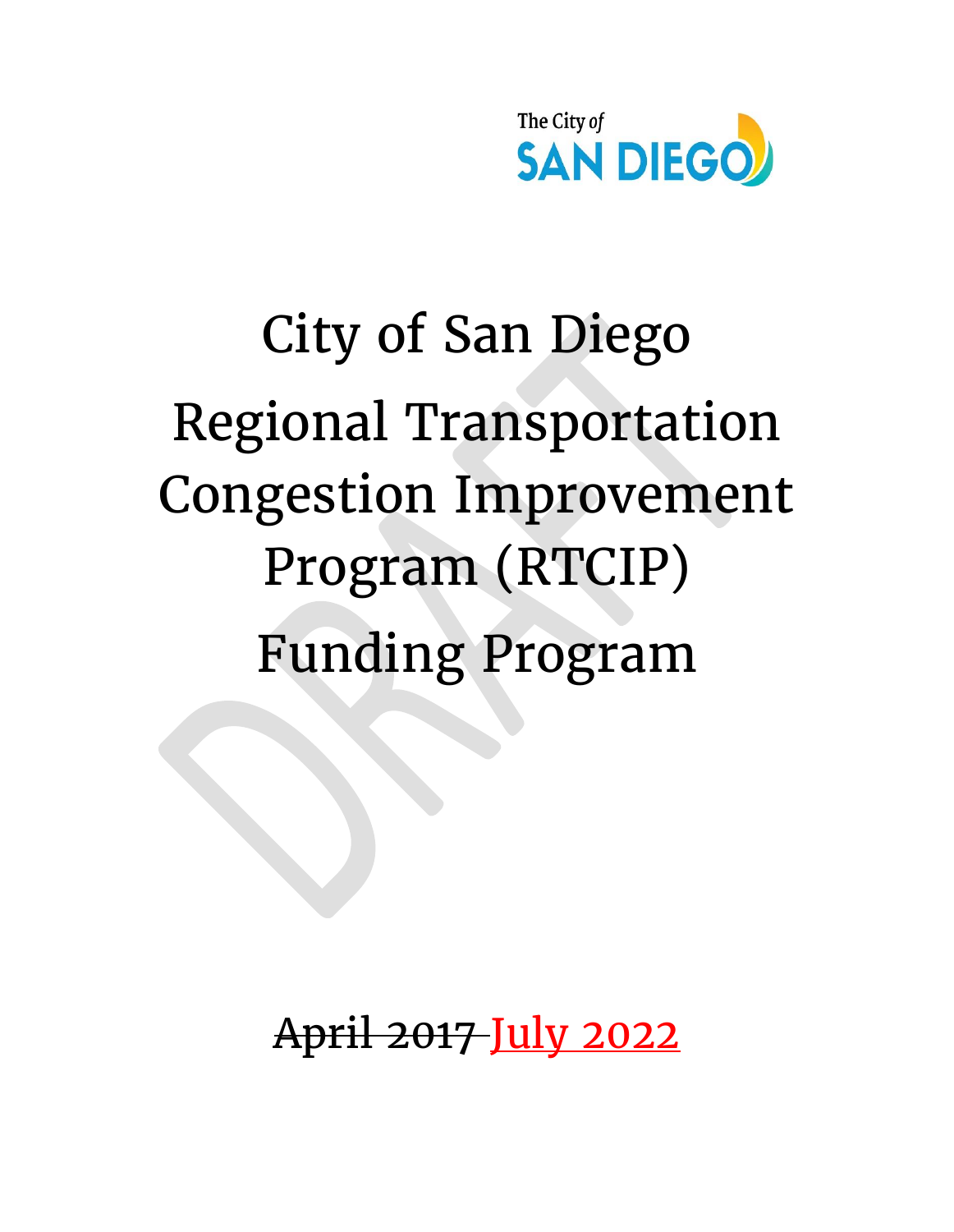*This page reserved to insert City Council Resolution*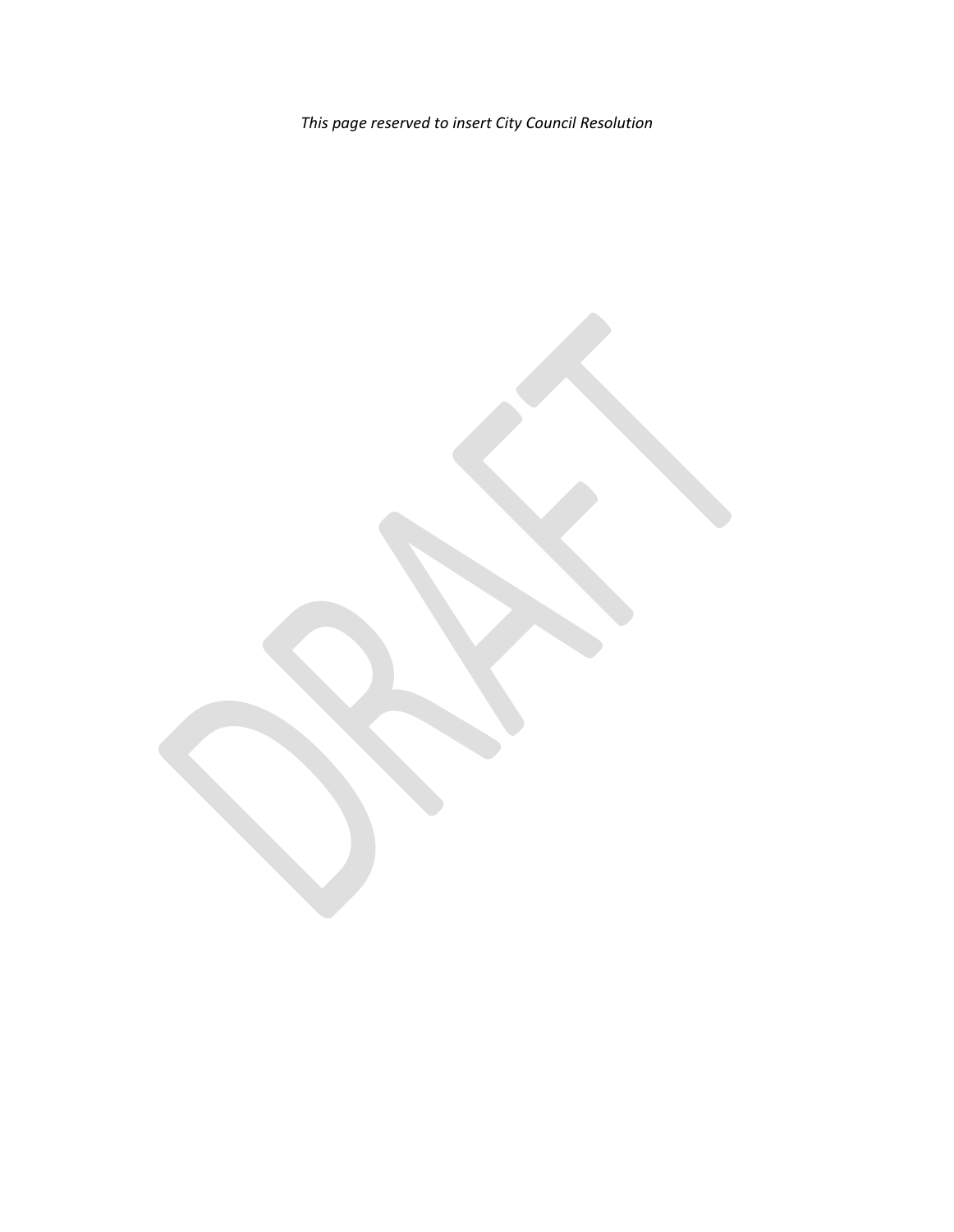# **TABLE OF CONTENTS**

| 9 ALTERNATIVELY CONTRIBUTING COMMUNITY PLANNING AREAS5 |
|--------------------------------------------------------|
| 10 ALTERNATIVELY CONTRIBUTING DEVELOPMENT PROJECTS  6  |

**Appendices:**

- A. SANDAG TRANSNET EXTENSION ORDINANCE AND EXPENDITURE PLAN<br>B. REGIONAL ARTERIALS WITHIN SAN DIEGO JURISDICTION
- **B.** REGIONAL ARTERIALS WITHIN SAN DIEGO JURISDICTION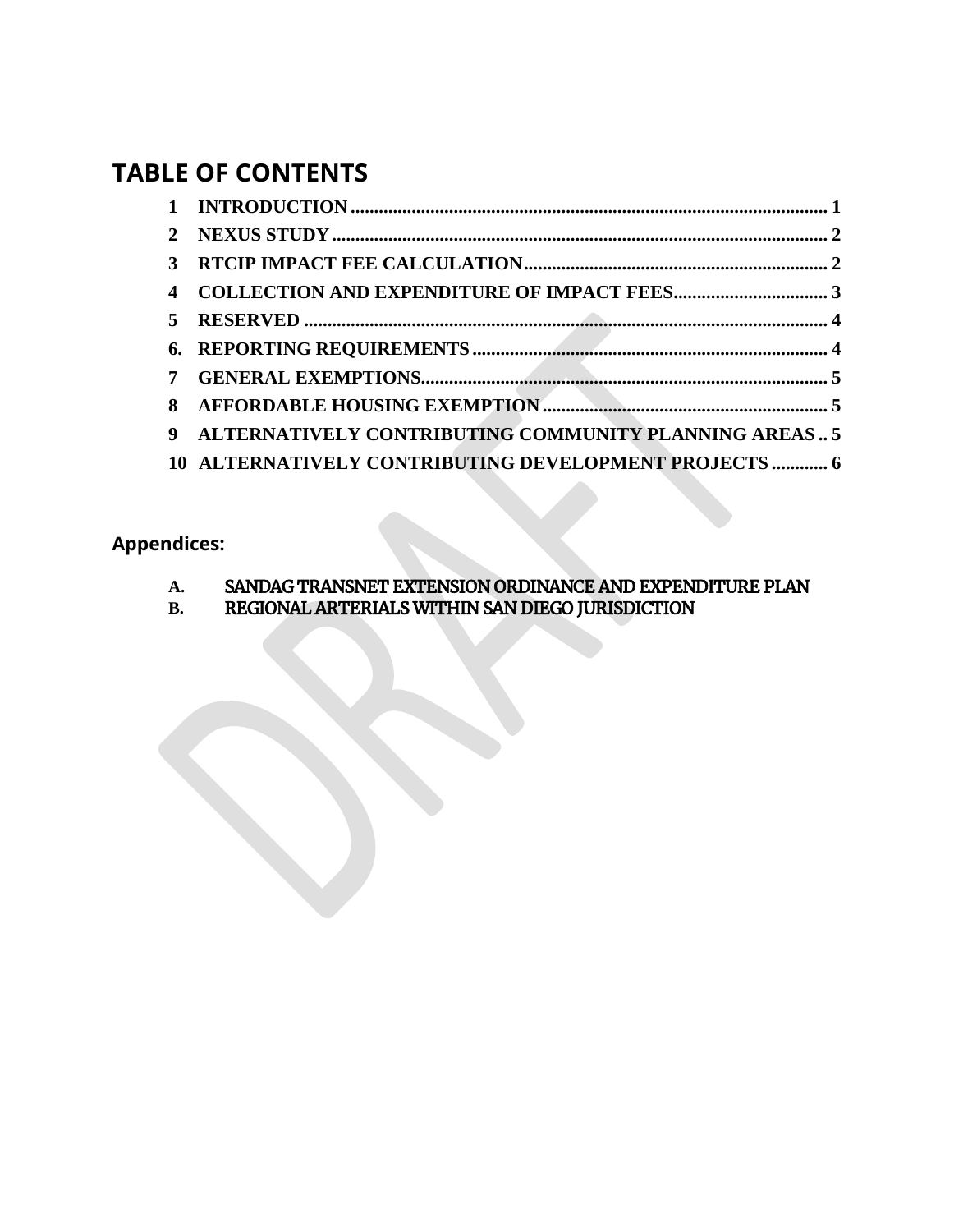# <span id="page-3-0"></span>1 INTRODUCTION

Providing transportation options is an integral part of providing a high level of mobility and quality of life throughout the San Diego region. In 2004, the SANDAG Board recognized the need to establish a Regional Transportation Congestion Improvement Program (RTCIP) to ensure future development contributes its share toward funding and mitigating new traffic impacts on the Regional Arterial System (RAS).

On May 28, 2004, the San Diego County Regional Transportation Commission adopted the San Diego Transportation Improvement Program Ordinance and Expenditure Plan (TransNet 2 Ordinance), approved by San Diego voters in November, 2004. The TransNet 2 Ordinance (Appendix A) established a Regional Transportation Congestion Improvement Program (RTCIP) to ensure future development contributes its proportional share of the funding needed to pay for the Regional Arterial System (RAS) and related regional transportation facility improvements

Under Section 9 of the TransNet Extension Ordinance, each local agency shall establish an impact fee or other revenue Funding Program by which it collects and funds its contribution to the RTCIP; and shall be responsible for establishing a procedure for providing its monetary contribution to the RTCIP. This program is known as the local jurisdiction's Funding Program.

RTCIP revenue is to be used to construct improvements on the RAS such as new or widened arterials, traffic signal coordination and other traffic improvements, freeway interchange and related freeway improvements, railroad grade separations, and improvements required for regional express bus and rail transit. If a local agency does not comply with the RTCIP requirements set forth in the TransNet 2 Ordinance, the agency may lose TransNet sales tax funding for local roads.

This document constitutes the City of San Diego's RTCIP Funding Program (City RTCIP Program) pursuant to the TransNet 2 Ordinance requirements. Key Components to the City RTCIP Program include:

- Beginning July 1, 2008, the City of San Diego (City) must contribute \$2,000 (increased annually based upon the Engineering Construction Cost Index or similar cost of construction index or two percent, whichever is greater, and as approved by the SANDAG Board of Directors) on RAS improvements per each new residential dwelling unit (City RTCIP Funding Requirement);
- Beginning July 1, 2008, the City implements a City RTCIP Development Impact Fee Schedule on residential development, as adopted and updated annually by City Council Resolution, which identifies the applicable RTCIP fee (City RTCIP Fee);
- Beginning July 1, 2008, certain residential development in communities, and specifically identified projects, as adopted and updated by City Council Resolution, are not required to pay a City RTCIP Fee because compliance with the City's RTCIP Program is demonstrated through private sector payments or provision of an average of \$2,000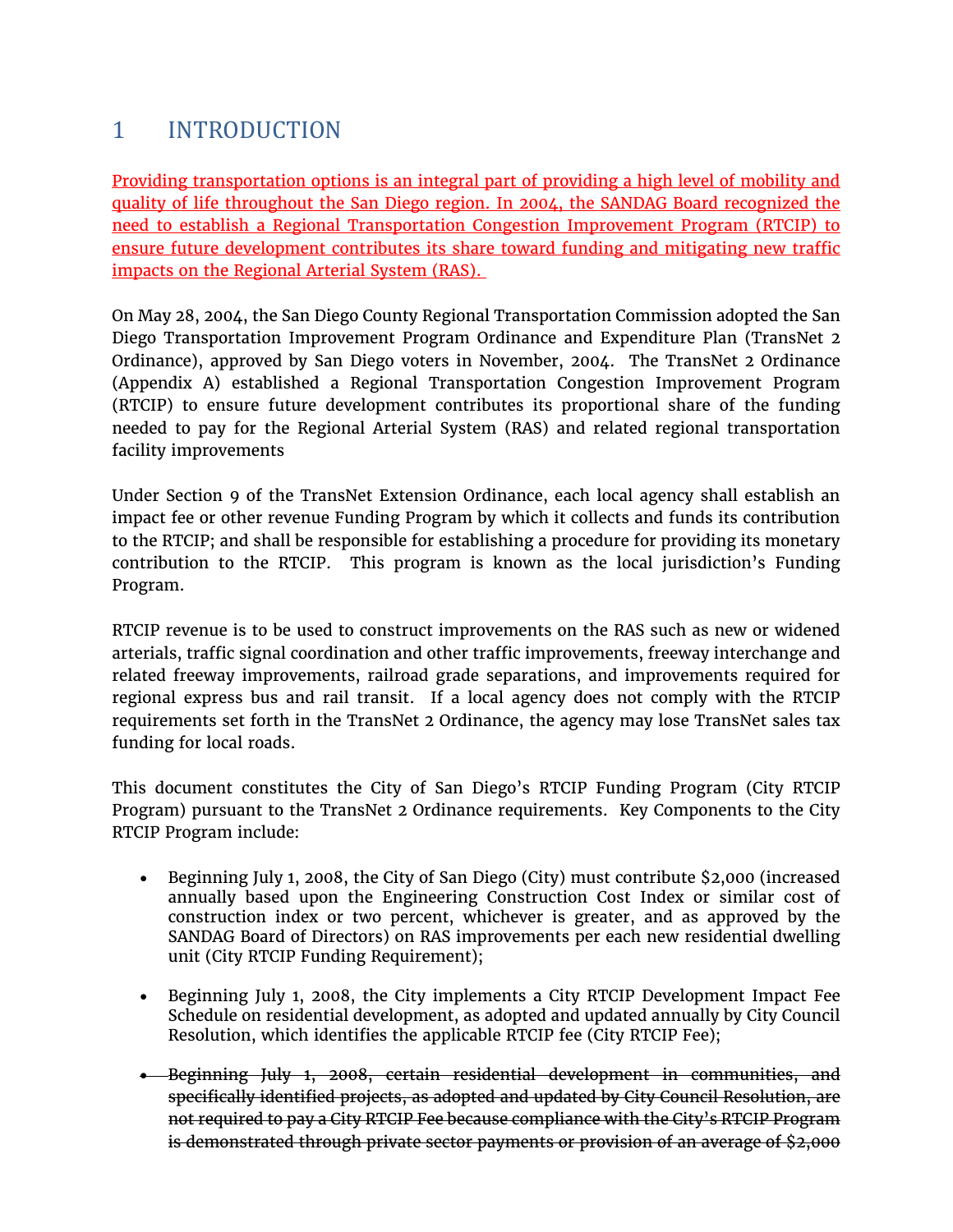(plus applicable annual increases) per residential unit through payment of a Development Impact Fee (DIF), or other similar development fee, or through provision of eligible RAS improvements;

- Beginning July 1, 2022 residential development in all communities will be required to pay a City RTCIP Fee which will be incorporated into the City's Mobility Fee Program. This will ensure that new development will contribute their fair share towards both the RTCIP fundings and the City's transportation network.
- City RTCIP Fees are collected at building permit issuance prior to final inspection, before building occupancy; and revenues must be expended within the parameters defined under the Mitigation Fee Act (California Government Code Sections 66000 et seq.) and in a manner consistent with the expenditure priorities in the SANDAG Regional Transportation Plan (RTP); and
- The Independent Taxpayer Oversight Committee (ITOC), created by SANDAG for the TransNet Program is responsible for reviewing the City's implementation of the RTCIP Program.

## <span id="page-4-0"></span>2 NEXUS STUDY

In order to comply with the Mitigation Fee Act, the City is required to make certain findings demonstrating a reasonable relationship or nexus between the amount of the City RTCIP Fee collected and the cost of public facilities attributable to the development on which the fee is imposed. On September 22, 2006 the SANDAG Board of Directors approved the "RTCIP Impact Fee Nexus Study" dated September 5, 2006, as prepared by MuniFinancial (Nexus Study). The Nexus Study ((Included in Appendix A) provides the basis for the dollar amount of the RTCIP Fee. The Nexus Study was adopted by the San Diego City Council (City Council) on April 14, 2008 by Resolution No. R-303554.

## <span id="page-4-1"></span>3 RTCIP IMPACT FEE CALCULATION

SANDAG staff developed the original RTCIP contribution amount of  $\frac{2}{32,000}$  per residence (FY 2009) using an approach that allocated transportation system improvements proportionately across both existing development and projected growth. The methodology, specified in the Nexus Study, assumes that all residential development, existing and new, has the same impact on the need for RAS improvements based on the amount of travel demand generated (vehicle trips). Thus, existing and new development should share proportionately in the cost of transportation system improvements. The original City RTCIP Fee was broken down into multi-family and a single family fees and in FY 2022 was \$2,456 per new multi-family residential unit; and \$3,069 per single family residential unit.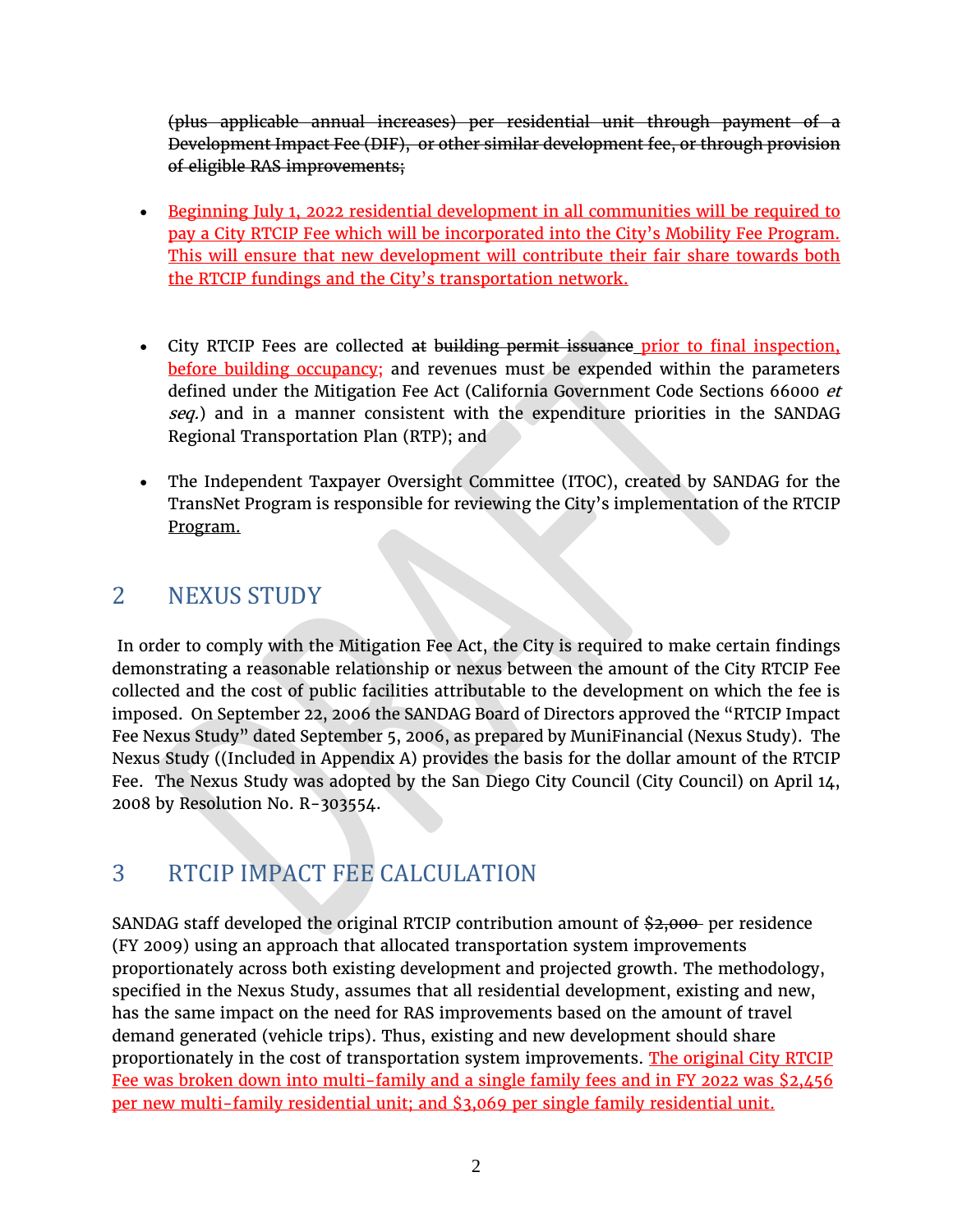The original City RTCIP Fee (FY 2009) was broken down into multi-family and a single family fees as: \$1,865 per new multi-family residential unit; and \$2,331 per single family residential unit. The purpose of bifurcating the fee is to reflect the reduced number of vehicle trips generated by multifamily residential development. This methodology is consistent with other Development Impact Fee calculations in which a separate single family and multi-family fee is provided. As it was anticipated that these fee amounts would satisfy the RTCIP Funding Requirement, the City adopted these fee amounts as the City RTCIP Fee with the implementation of the City RTCIP Program on July 1, 2008.

<span id="page-5-0"></span>As of July 1, 2022, the City RTCIP Fee is included in the new Citywide Mobility DIF. The Citywide Mobility DIF is broken down into a multi-family and a single-family scaled fee based on unit type and size. The full RTCIP contribution amount (per residential unit), set by SANDAG every year, will be extracted from the Citywide Mobility DIF to go toward the RTCIP Funding Program.

The Transnet extension ordinance requires the City RTCIP fee to be adjusted annually in an amount not to exceed the percentage increase set forth in the Engineering Construction Cost Index (CCI) published by the Engineering News Record (ENR), or a similar CCI. The Ordinance also states that in no event shall the adjustment be less than 2 percent per year. The purpose of this annual adjustment is to ensure the RTCIP retains its purchasing power to improve the RAS. Each year, the SANDAG Board of Directors considers proposed fee adjustments during the month of February, and the new RTCIP fee amount takes effect at the start of the following fiscal year.

# 4 COLLECTION AND EXPENDITURE OF IMPACT FEES

In accordance with Municipal Code Section 142.0640(b), and the resolutions adopting the City RTCIP Fee, the City RTCIP Fee is due at building permit issuance prior to final inspection, before building occupancy.

Revenues collected through the City RTCIP Program shall be used for preliminary and final engineering, right-of-way acquisition, and construction that will be needed to accommodate future travel demand generated by new development throughout the San Diego region. Selection of proposed projects to be fully or partially funded by the City RTCIP Program are based upon RTCIP eligibility criteria and the City Council approved CIP Prioritization Policy (800-14).

RTCIP Fee revenues must be expended on improvements to the RAS, as designated and updated periodically in the SANDAG Regional Arterials by Jurisdiction (Appendix B). RAS arterials are defined as meeting one of three criteria:

• provides parallel capacity in high-volume corridors to supplement freeways, state highways, and/or other regional arterials (Corridor);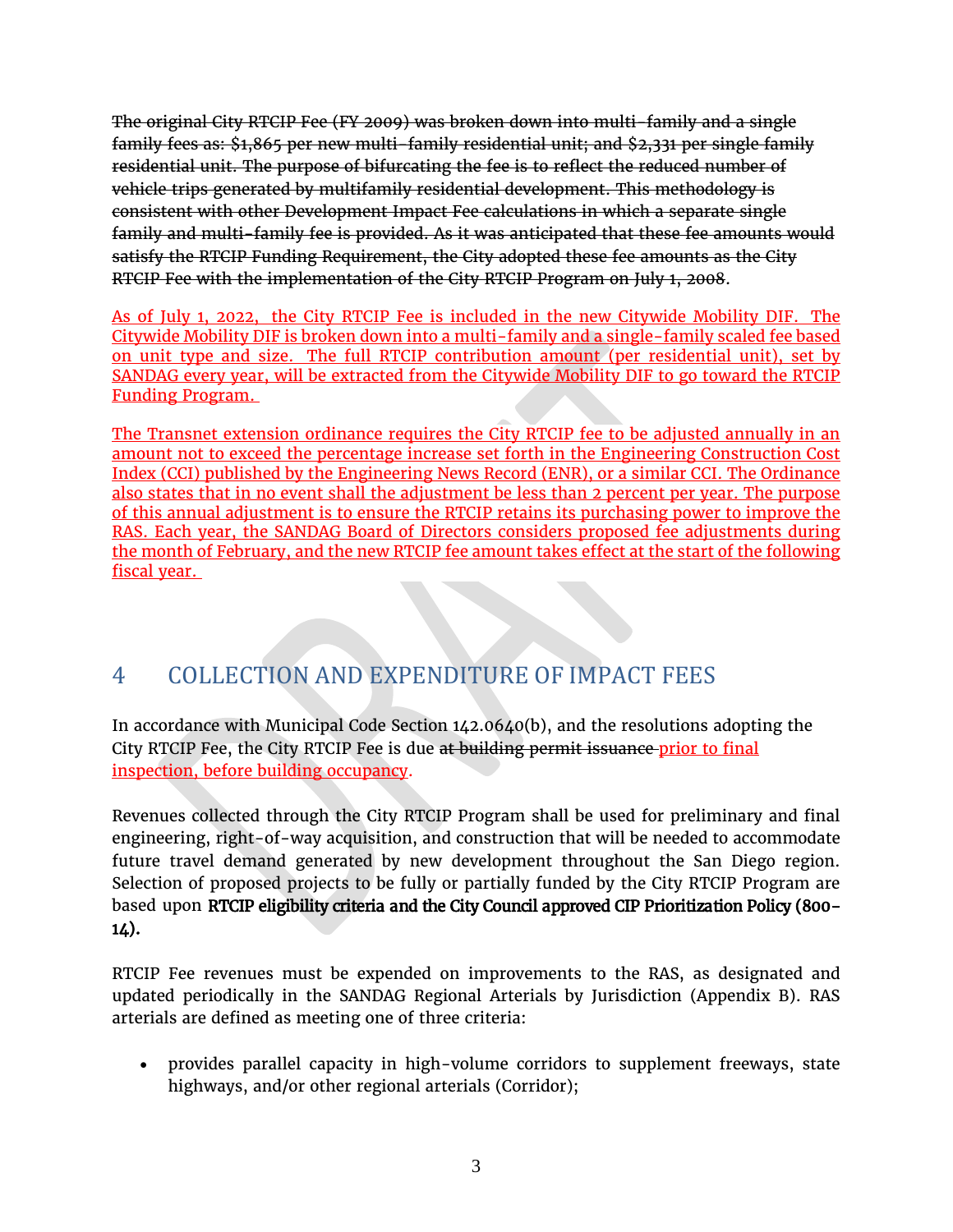- provides capacity and a direct connection between freeways or other regional arterials, ensuring continuity of the freeway, state highways, and arterial network throughout the region without duplicating other regional facilities (Cross-corridor); or
- provides all or part of the route for existing or planned regional and/or corridor transit service that provides headways of 15 minutes or less during the peak period.
- New or widened arterials, with priority for walking/rolling, bicycle, and tranist service
- Turning lanes
- Traffic signal coordination and other traffic improvements
- Freeway interchange and related freeway improvements
- Railroad grade separations
- Improvements required for express bus service
- Transit facilities: new bus stops, bus stops enhancements, bus only lanes, traffic signals priority for buses, queue jumper lanes for buses, circulator routes for buses
- Active transportation: traffic calming measures, pedestrian and bike paths, ramps, crossings, buffer area between sidewalk and street, and roadways lightings

To achieve the City's ambitious climate goals set forth in the Climate Action Plan, priority shall be given to RAS improvements that facilitiate walking/rolling, bicycling, and transit. RTCIP revenues may be expended for costs associated with RAS improvements including: arterial widening, extension, and turning lanes; traffic signal coordination and other traffic improvements; reconfigured freeway-arterial interchanges; railroad grade separations; and expanded regional bus service.

### <span id="page-6-0"></span>5 RESERVED

## <span id="page-6-1"></span>6. REPORTING REQUIREMENTS

#### Annual Letter of Conformance

The City of San Diego Planning Department (Facilities Financing Section) submits an annual letter to the SANDAG Independent Taxpayers Oversight Committee (ITOC) prior to April 1<sup>st</sup> of each year to document that the City did submit to ITOC the San Diego RTCIP Funding Program in accordance with the RTCIP requirements contained within the TransNet Extension Ordinance, and to confirm that the program submitted is still in effect and has not materially changed (or provide any changes to the RTCIP program approved by City Council).

#### Annual Audit

The ITOC annual audit is conducted in the Office of the City Comptroller Department of Finance in conjunction with Planning Department Facilities Financing Section to verify it has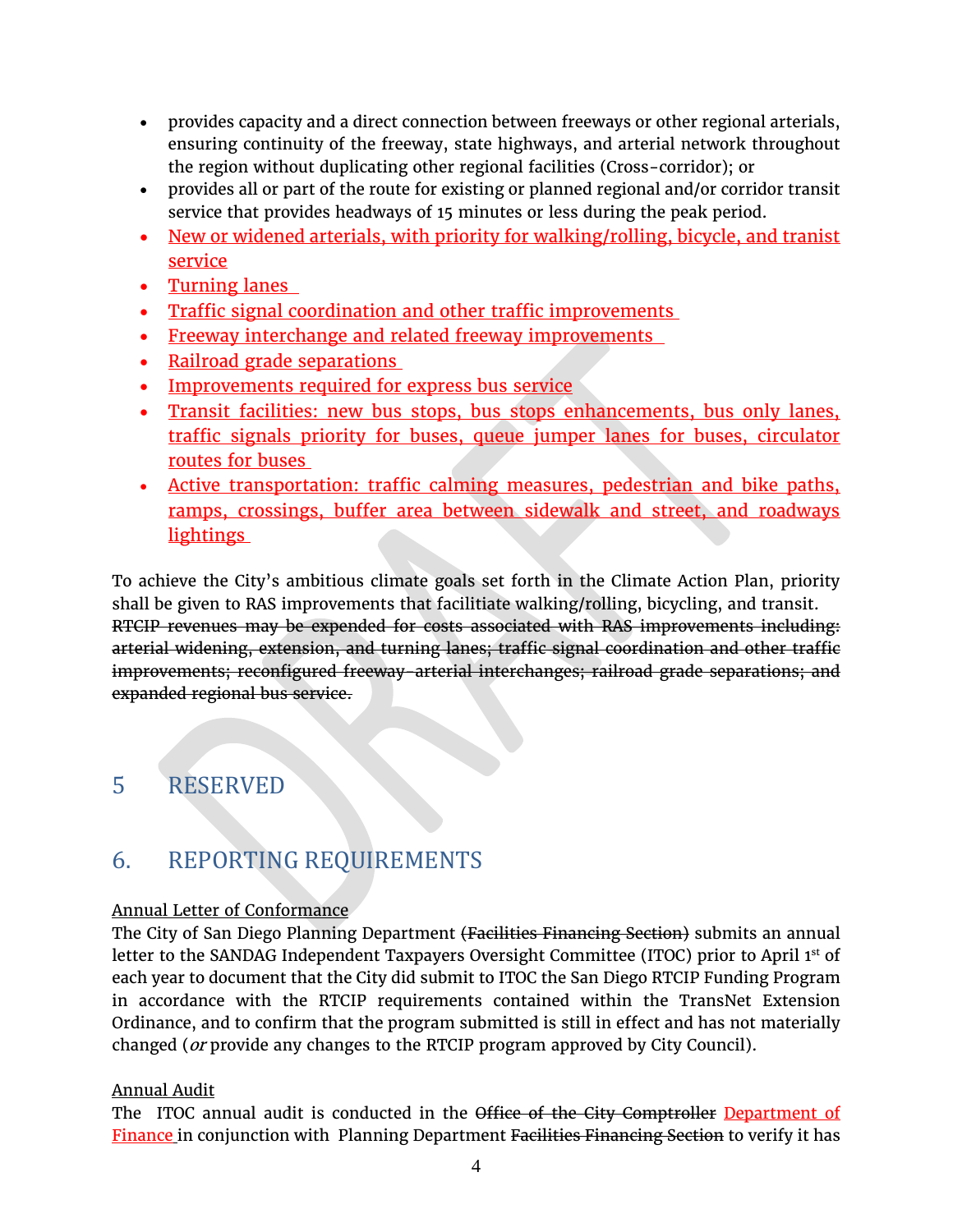collected or provided RAS improvements in an amount or value greater than the current SANDAG RTCIP Fee per residential unit.

# <span id="page-7-0"></span>7 GENERAL EXEMPTIONS

Consistent with the RTCIP as set forth in the TransNet 2 Ordinance, the following types of development are exempt from the City RTCIP Fee:

- A. New moderate, low, very low and extremely low income residential units as defined in California Health and Safety Codes;
- B. Government/public buildings, public schools and public facilities;
- C. Rehabilitation and/or reconstruction of any legal residential structure and/or the replacement of a previously existing residential unit;
- D. Development projects subject to Public Facilities Development Agreements prior to the effective date of the TransNet Extension Ordinance (May 28, 2004) that expressly prohibit the imposition of new fees; provided however, that if the terms of the development agreement are extended after July 1, 2008, the requirements of the City RTCIP Program shall be imposed;
- E. Guest dwellings;
- F. Additional residential units located on the same parcel regulated by the provisions of any agricultural zoning;
- G. Kennels and catteries established in conjunction with an existing residential unit;
- H. The sanctuary building of a church, mosque, synagogue, or other house of worship eligible for property tax exemption;
- I. Residential units that have been issued a building permit prior to July 1, 2008; and
- J. Condominium converstions.
- K. First Accessory Dwelling Units (ADU) built on a premises;

## <span id="page-7-1"></span>8 AFFORDABLE HOUSING EXEMPTION

In order to be exempt from payment of the City RTCIP Fee at the time of building permit issuance, each unit must meet the definition of affordable housing as defined above in Section 7(A), and developer must provide a recorded copy of an affordable housing agreement with the San Diego Housing Commission.

# <span id="page-7-2"></span>9 ALTERNATIVELY CONTRIBUTING COMMUNITY PLANNING AREAS

Community planning areas which collect development fees or facilities in an amount or value greater than the current SANDAG RTCIP Fee per residential unit are considered to have met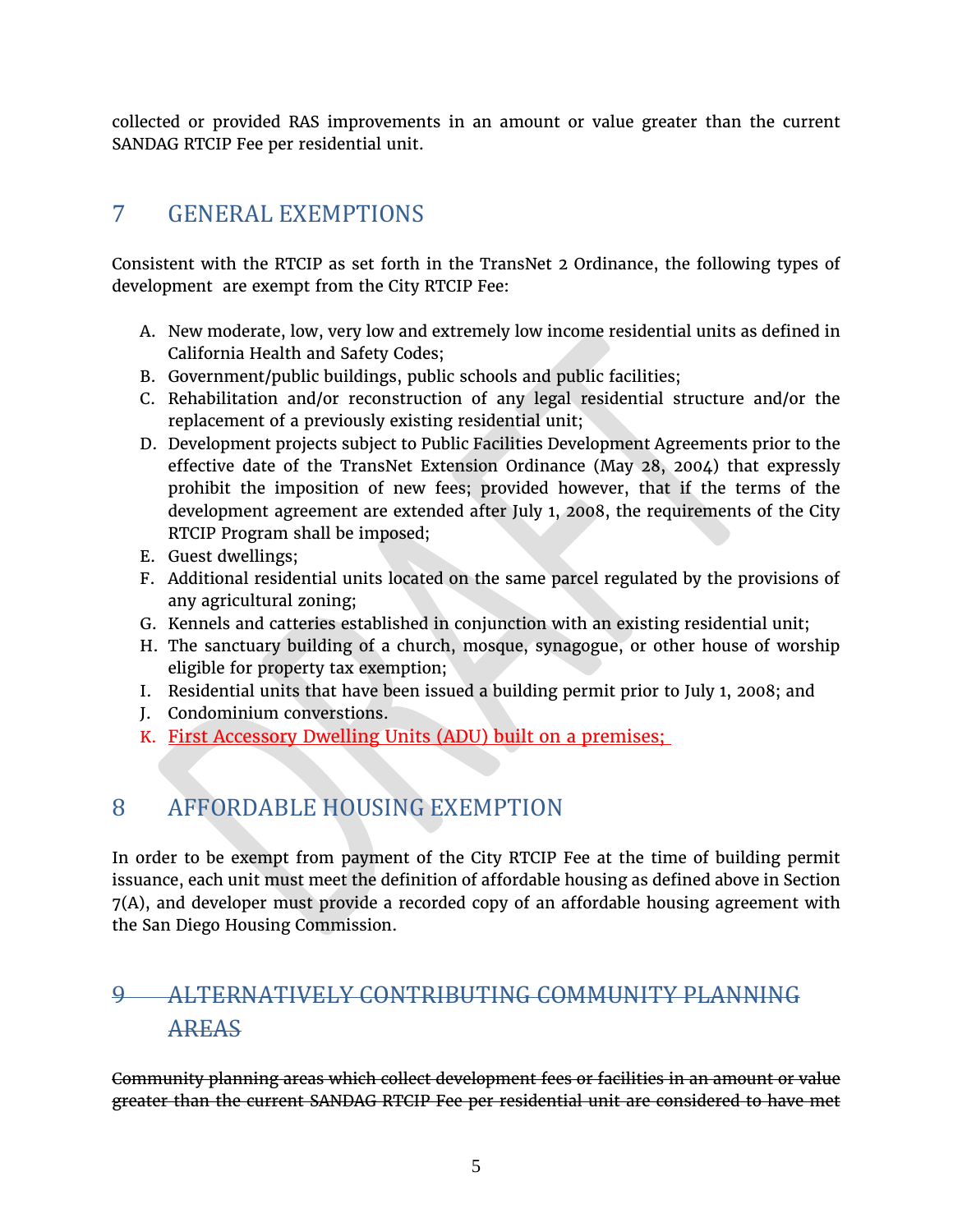the required contribution towards the RAS and thus the City's RTCIP Funding Requirement without additional payment of the City RTCIP Fee.

To ensure that City RTCIP Fees continue to be collected appropriately, the Planning Department Facilities Financing Section shall conduct an analysis to determine the current per residential unit contribution towards funding or provision of RAS projects, no less than once every five years beginning in Fiscal Year 2009, to determine community planning areas that may meet the City's RTCIP Funding requirement without additional payment of the RTCIP fee.

Based on the analysis, the list of communities exempt from paying City RTCIP Fees may be amended by Council Action. Further, if a community no longer meets the City's RTCIP Funding Requirement, the community will no longer be exempt from the RTCIP Fee.

**List of Potentially Exempt Community Planning Areas** 

<span id="page-8-0"></span>

| <b>Black Mountain Ranch</b> | Otay Mesa                      |
|-----------------------------|--------------------------------|
| Carmel Valley               | <b>Pacific Highlands Ranch</b> |
| <del>Del Mar Mesa</del>     | Rancho Penasquitos             |
| Midway/Pacific Highway      | <b>Scripps Miramar Ranch</b>   |
| <del>Mira Mesa</del>        | <b>Torrey Highlands</b>        |
|                             |                                |
| North University City       |                                |
|                             |                                |

# 109 ALTERNATIVELY CONTRIBUTING DEVELOPMENT PROJECTS

Projects which include residential development have the option to construct RAS improvements In-lieu of contributing to the City RTCIP Fee. Based on the cost of the improvements, these residential development projects may qualify for a full or partial exemption from paying the RTCIP. a Residential Development Project may provide its share toward mitigating new traffic impacts on the RAS by constructing RAS improvements in an amount or value greater than the amount the project would otherwise be required to pay through City RTCIP Fee collection. These Residential Development Projects may qualify for the RTCIP exemption, and a RTCIP reimbursement may be issued.

In certain circumstances, the City may determine that a particular project–that is not otherwise located in an alternatively contributing community will otherwise contribute the required contribution toward the RAS, and thus meet the RTCIP Funding Requirement through the payment of other development fees or provision of RAS improvements valued at an amount greater than or equal to the amount the project would otherwise be required to pay through City RTCIP Fee collection. These development projects may be considered to be Alternatively Contributing Community Projects, and residential units within these projects may qualify for the RTCIP exemption.

To be exempt from paying the City RTCIP Fee at time of building permit issuance final inspection, prior to **building permit** issuance final inspection the City must verify that the value of the RAS improvement being provided exceeds the revenue requirements of the RTCIP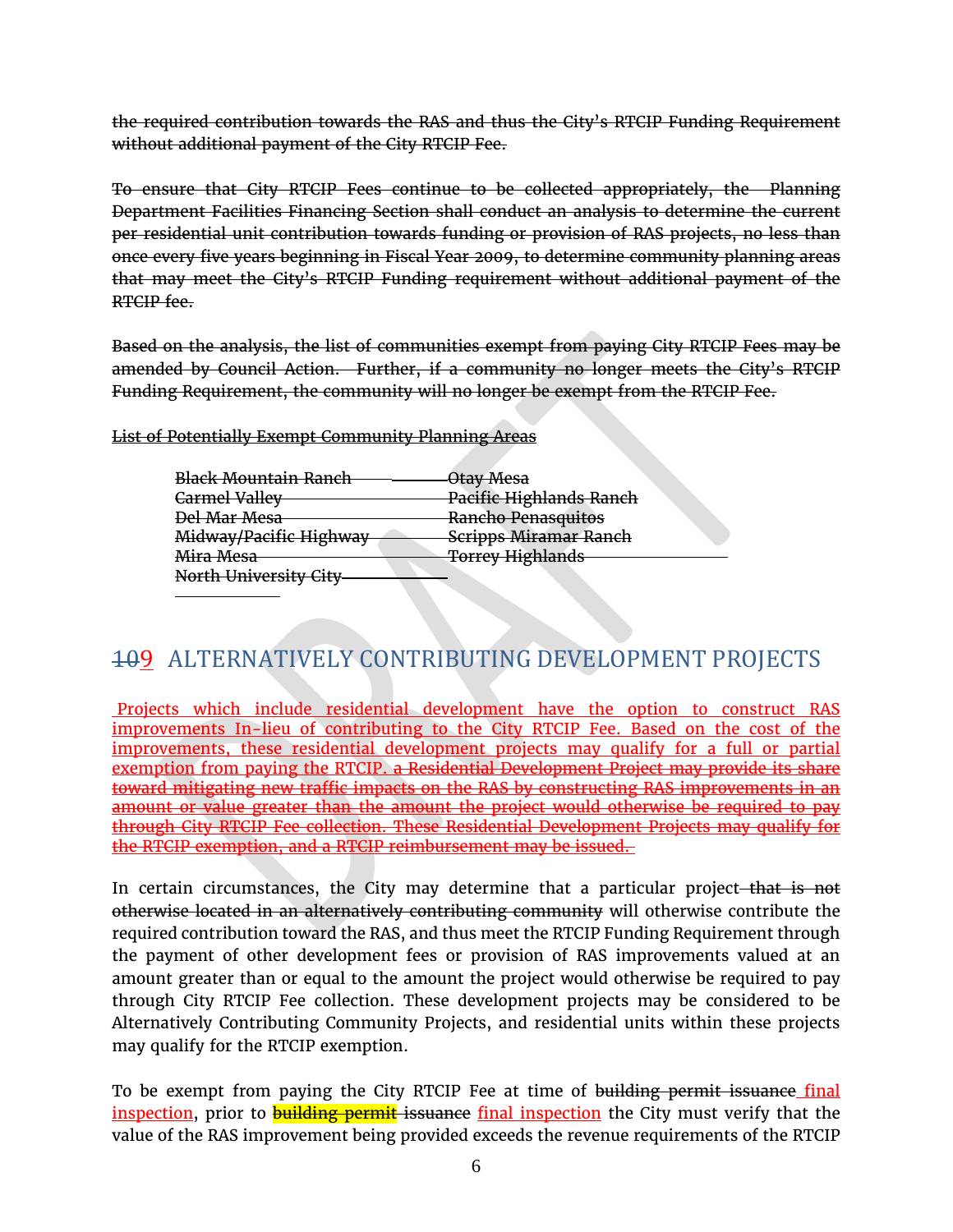Funding Program. If it cannot be verified, the City RTCIP Fee shall be paid prior to final inspection. If the value received from the project toward RAS improvements is determined to be insufficient , in no case shall a final inspection occur until the deficit is paid in City RTCIP Fees. In order to comply with the annual auditing requirements of the RTCIP, the City must submit evidence demonstrating that the required contribution toward the City RTCIP has been met through the provision of improvements that equal or exceed the City RTCIP Fee.

Each alternatively contributing community project shall be required to submit documentation for each RAS improvement it provides, in support of its alternative contribution to the RTCIP Funding Requirement. Such documentation shall include, but not be limited to, copies of contracts, change orders, and invoices received, proof of vendor payments, and proof that all mechanic liens have been released. The City shall verify whether materials and work have been installed and performed per the documents submitted, terms of the project plans and specifications, and adherence to the bid list as to quality and quantities.

The applicant will be required to establish a deposit account with the City, and contribute up to a maximum of three percent (3%) of the total cost of each RAS improvement as stated below:

- Up to three percent (3%): RAS improvement less than \$1,000,000;
- Up to two percent (2%): RAS improvement greater than \$1,000,00 and less than \$5,000,000; or
- Up to one percent (1%): RAS improvement greater than \$5,000,000.

The deposit account will fund the cost to review and verify the value of the RAS improvement provided in lieu of the City RTCIP Fee. It is anticipated that the review and verification process will be conducted by a consultant retained by the City. The funds used in the deposit account shall not count toward the value of the RAS improvement contributed in lieu of the City RTCIP Fee, nor shall it be considered a credit against fees.

For approved alternativley contributing projects, RTCIP reimbursement or credit allowance may be issued.

#### RTCIP Reimbursement

At the City's sole discretion, City RTCIP Fees already paid at time of **building permit issuance** final inspection may be reimbursed to a private developer, if the private developer has designed and/or constructed an eligible RAS improvement and has entered into a Reimbursement Agreement (RA) with the City, and as per the specific terms of the RA.

#### RTCIP Credit Allowance

At the City's discretion, a private developer (Developer) may be entitled to a City RTCIP Fee credit allowance as follows: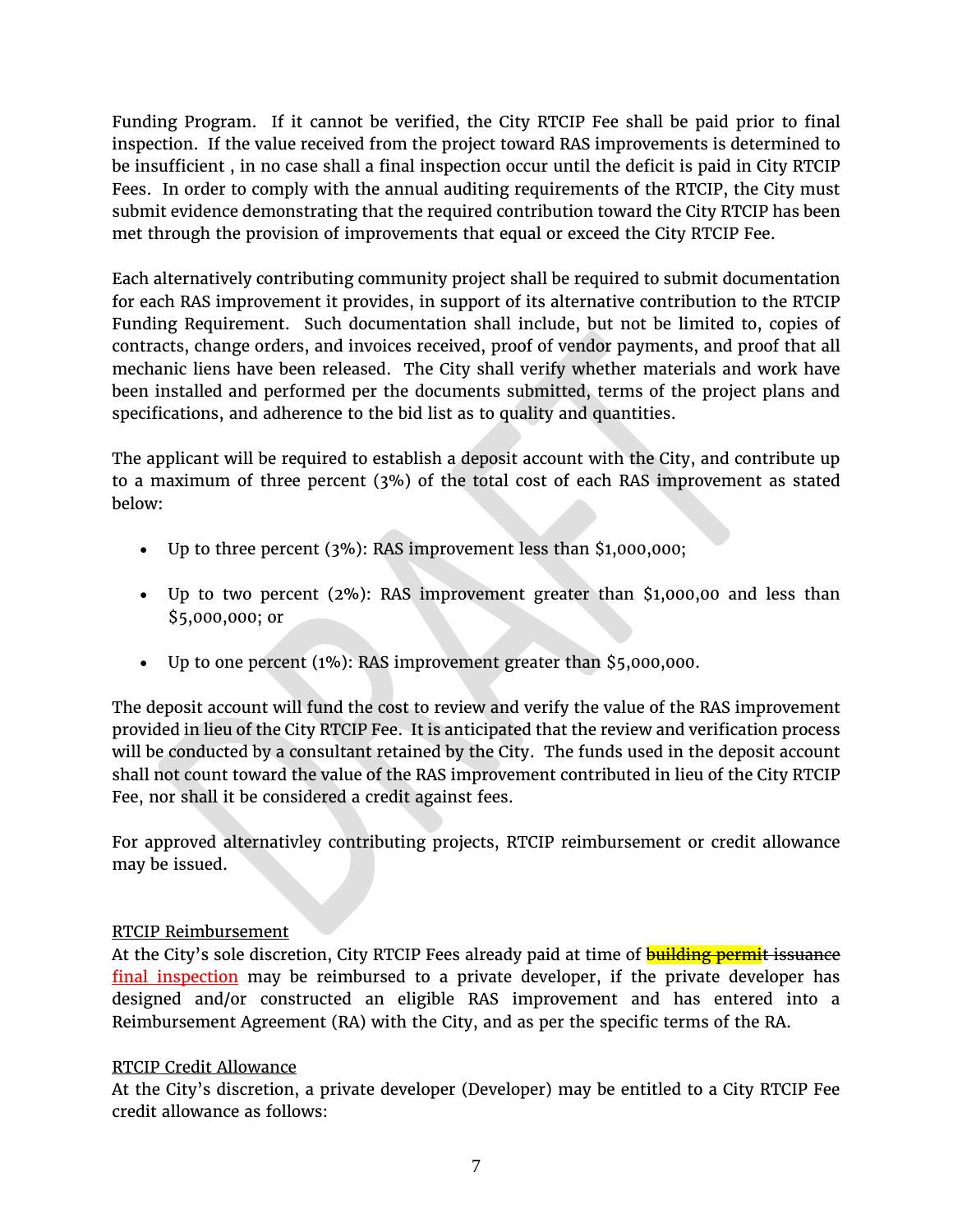A. Up to twenty-five percent (25%) credit allowance based on the City verified cost estimate for the RAS improvement subject to a Developer satisfying all of the following requirements:

> 1. All construction plans and drawings for the RAS improvement have been approved by the City;

- 2. Any right-of-way required for the RAS improvement has been secured and dedicated, or an irrevocable offer to dedicate has been provided to the City;
- 3. All required permits and environmental clearances necessary for the RAS improvement have been secured;
- 4. Provision of all performance bonds and payment bonds to complete the RAS improvement; and
- 5. Payment of all City fees and costs.
- B. Up to fifty percent (50%) credit allowance based on the amount of the construction contract, consultants contract, and soft costs that qualify as allowable in lieu costs then incurred for the individual RAS improvement subject to a Developer satisfying all of the above referenced requirements for the twenty-five percent (25%) credit allowance, and provided Developer has received valid bids for the RAS improvement, and has awarded the construction contract.
- C. Up to ninety percent (90%) credit allowance at the time of Operational Acceptance, provided that reimbursement requests have been submitted and approved for such amounts, based on the value of the improvements as verified by the City.
- D. A credit allowance shall be issued to Developer based upon the remaining ten percent (10%) of value of RAS improvement upon the later of: (i) the recordation by Developer of the notice of completion and delivery of a conformed copy to City, or (ii) City's written acceptance of the Project As-Built Drawings.

#### List of Approved Projects (1) Potentially Exempt from City RTCIP Fee:

#### Quarry Falls Project No. 49068

In Lieu of paying the City RTCIP Fee, this project may provide its share towards mitigating new traffic impacts on the RAS by constructing RAS improvements in an amount or value greather than the City's RTCIP Funding Requirment per residential unit. Below is the project specific analysis:

Standard RTCIP Fee Calculation:

Number of Market Rate Residential Units: 4,302